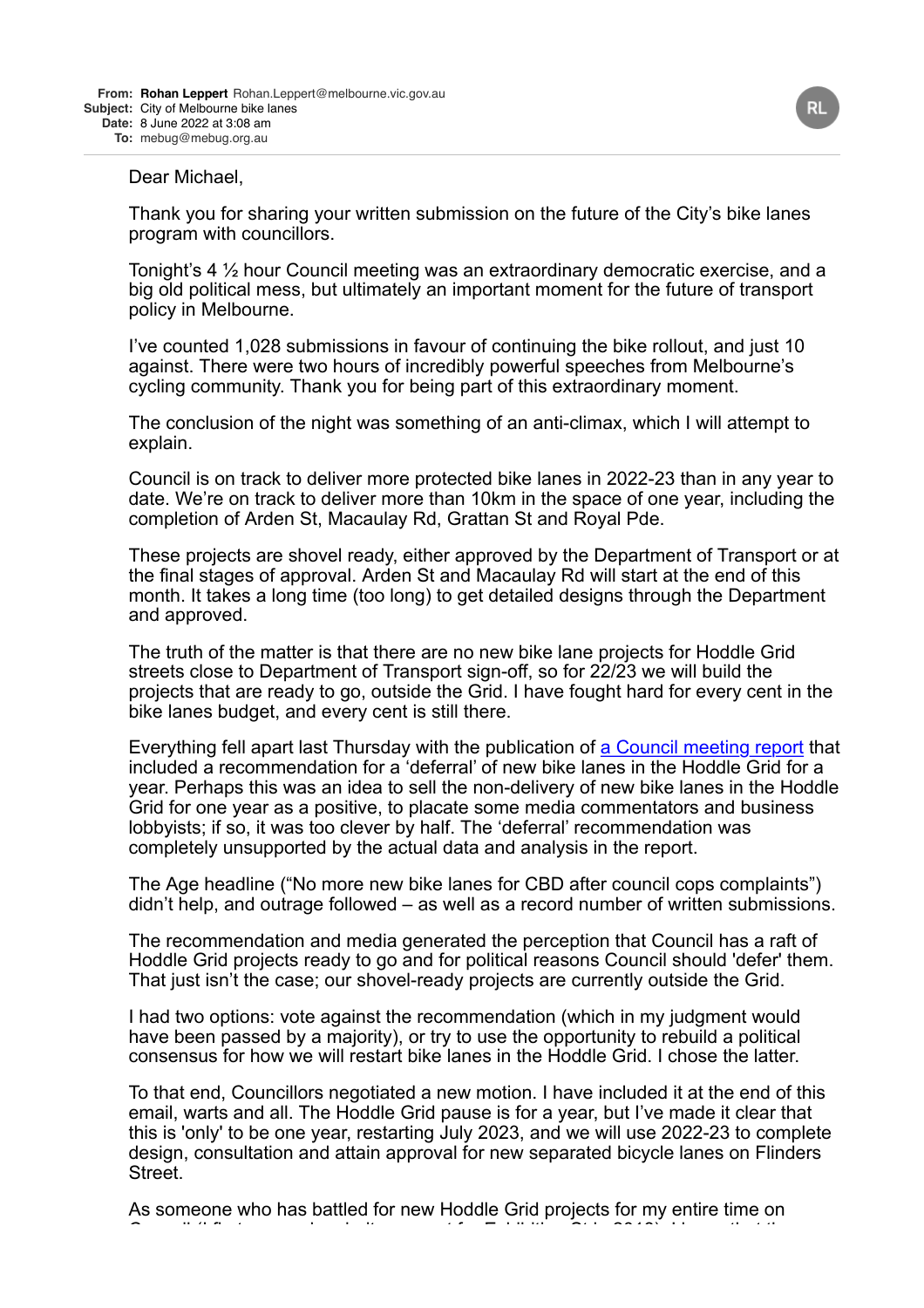Council (I first secured majority support for Exhibition St in 2018), I know that these moments are difficult. That 10 out of 11 Councillors have now expressed public support for Flinders St and committed funds to complete design is significant. I fought to include Flinders Street in the negotiated motion because I know it's a big ask, and because it should be built before Metro Tunnel works are concluded and Flinders Street is reopened to traffic in both directions.

We also need to work towards a cascading program of design, approval and delivery, so that we meet our 2030 bicycle network targets, including (especially!) in the Hoddle Grid. There is still Elizabeth, Spring, Bourke, Spencer and Franklin to come, but we will only get there if there is a confident majority support on Council. It's all achievable, but only if majority support holds.

So that's how Council ended up voting for a one year 'deferral' inside the Hoddle Grid that didn't really have the effect of deferring anything. The upshot is renewed political consensus, the mobilisation of cyclists who won't tolerate Council straying from its 2030 targets ever again, and a more realistic plan to build more bike lanes, including in the Hoddle Grid – starting with Flinders St.

I should add that the 'deferral' of new lanes in the Hoddle Grid in 2022-23 does not refer to the conversion of pop-up lanes to permanent lanes. These will continue! In 2022-23 we will build the >\$2m streetscape upgrade for the Theatres precinct on Exhibition Street, between Lt Bourke and Lonsdale, at long last.

Council also unanimously agreed to [my motion](https://www.melbourne.vic.gov.au/about-council/committees-meetings/meeting-archive/MeetingAgendaItemAttachments/983/17463/JUN22%20FMC1%20AGENDA%20ITEM%207.1.pdf) to ask officers to bring forward recommendations for how and when Council should stage delivery of the Elizabeth Street Opportunities Plan, including its new physically separated bicycle lanes on Elizabeth Street. The motion will ensure the completion of a Future Streets Framework for the Hoddle Grid (a key element of our *Transport Strategy 2030*), to articulate a clear vision and transparent plan for all of our streets, and also seeks to properly review the Little Streets Transformations program rolled out during COVID, to make sure we've got our 20km/h Little Streets shared zones right.

All up, this has been an enormous night for Hoddle Grid policy work, and overall I think a positive one. The optics have been shocking, the messaging misleading, the politics a mess… but I hope this is progress.

That's a bit of how the sausage is made. Thank you for writing to councillors, and for pushing Council back towards a path of sensible, economy-boosting, life-saving transport policy.

Please continue to keep councillors accountable. There will be more wobbles. You can track progress by [signing up](mailto:com.meetings@melbourne.vic.gov.au?subject=Please%20add%20me%20to%20the%20meetings%20notification%20list) to City of Melbourne meeting agendas, and *please* [keep providing feedback](https://participate.melbourne.vic.gov.au/new-bike-lanes) on City of Melbourne protected bike lanes – this builds the evidence base for future projects.

With thanks,

Rohan

That the Future Melbourne Committee:

1. Notes the update on implementation of the City of Melbourne Transport Program to Aid City Recovery and Reactivation (refer Attachment 3 of the report from management)

3. Notes the design improvements recently completed or upcoming in response to community feedback (refer Attachment 5 of the report from management)

<sup>2.</sup> Notes the findings of the Urbis study; Contribution of Different Modes of Transport to City Recovery (refer Attachment 4 of the report from management)

<sup>4.</sup> Notes the further proposed changes to Exhibition Street to smooth traffic flow and provide access to adjacent businesses and destinations (refer Attachment 6 of the report from